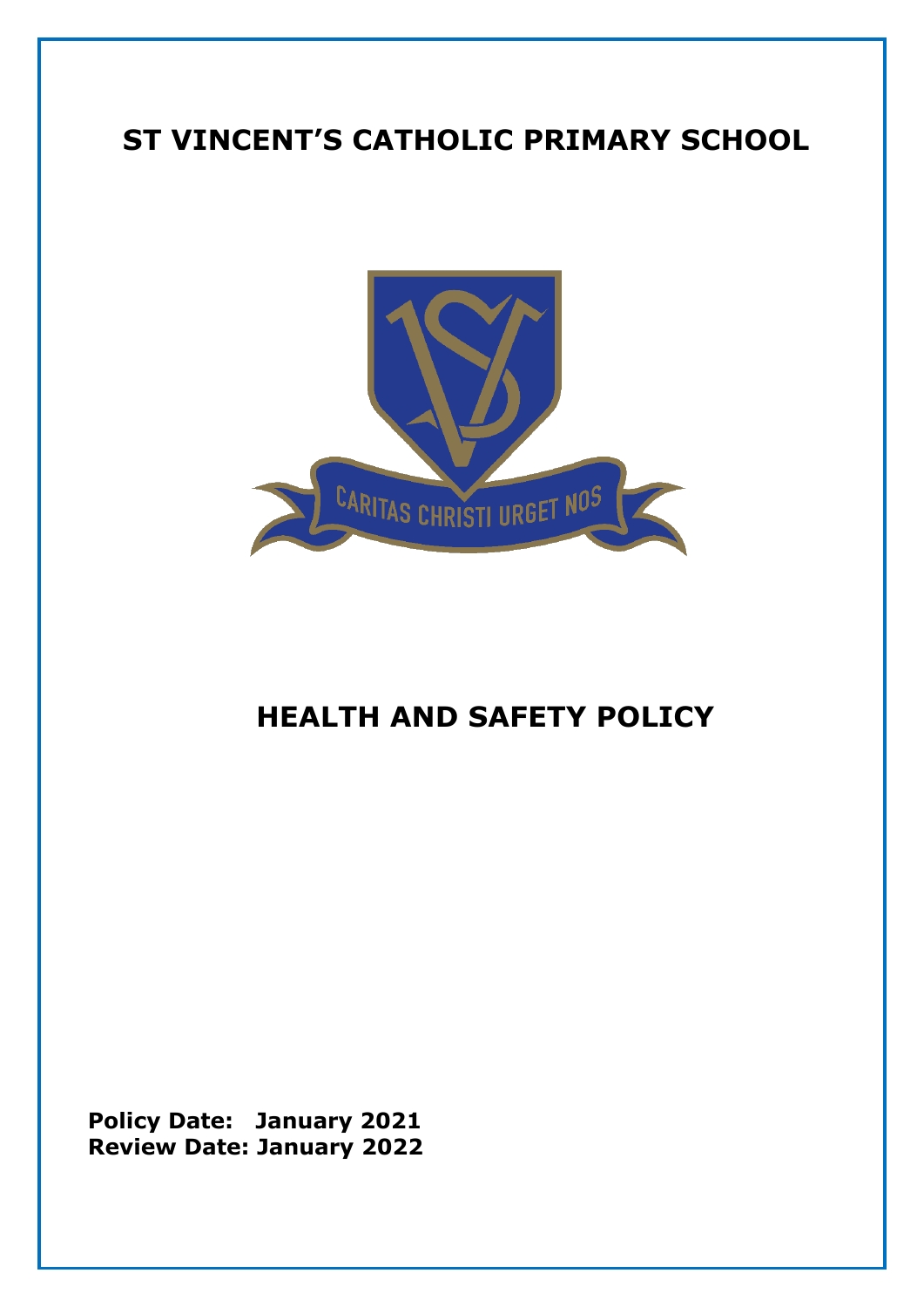#### **Mission Statement**

## *Caritas Christi Urget Nos*

#### *The love of Christ urges us to care for each other and strive for excellence in everything we do.*

#### **ST VINCENT'S PRIMARY SCHOOL**

#### **HEALTH AND SAFETY POLICY**

## **STATEMENT OF INTENT**

The Governing Body and Senior Management of this school will takes steps to meet its responsibilities under The Health and Safety at Work Etc. Act 1974 and other health and safety legislation details of which are given in this statement. The Governors and Head Teacher of the school are committed to ensuring a safe and healthy environment and for providing safe equipment and procedures for all staff, pupils and visitors involved in school activities.

All employees have a responsibility to safeguard their own health and safety and that of others and to co-operate with their employer by following established procedures and bringing to the attention of school management any health and safety problems of which they are aware.

This policy will be reviewed annually by the Health and Safety, Buildings and Letting Sub-Committee, to ensure it is up date. The reviewed policy will then be ratified at the next full Governing Body Meeting.

#### **ORGANISATION AND RESPONSIBILITIES**

#### **General**

Overall responsibilities for Health and Safety rests with the School Governors, assisted by their Health and Safety, Premises Committee. Day to day executive responsibility rests with the Head teacher or in her absence with the Deputy Head Teacher and Senior Leaders.

#### **Responsibilities of the Governing Body / Senior Management Team**

The Governing Body is responsible for:

Page **2** of **17** Formulating a Health and Safety Statement detailing the responsibilities for ensuring health and safety within the school;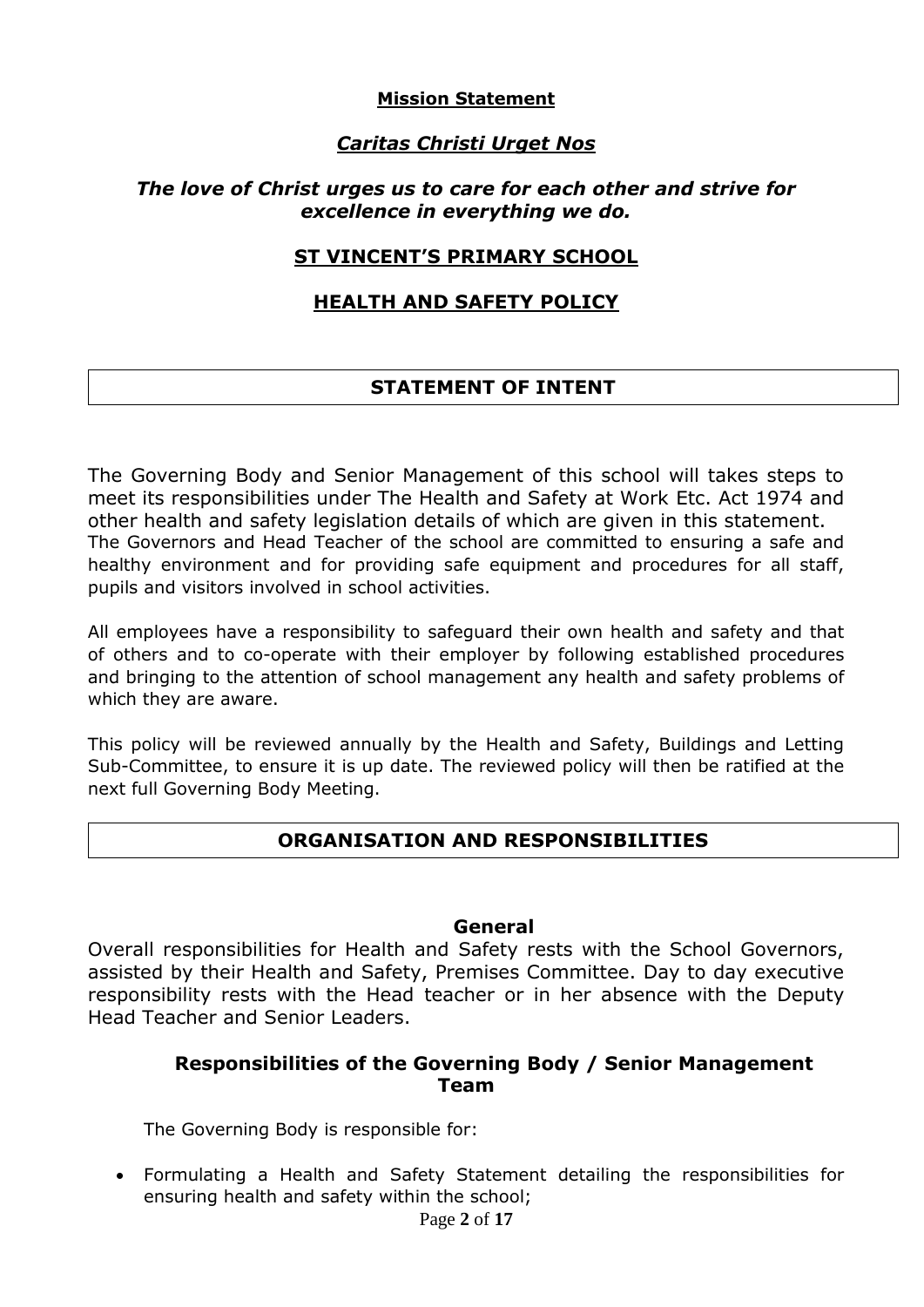- Ensuring that this statement complies with the County Council and Children, Schools and families codes of practice;
- Regularly reviewing health and safety arrangements and implementing new arrangements where necessary;
- Providing appropriate resources within the school's budget for the implementation of the attached arrangements;
- Receiving from the Head Teacher or other nominated members of staff reports on health and safety matters and reporting to the LEA, or other body as necessary, any hazards which the establishment is unable to rectify from its own budget;
- Seeking specialist advice on health and safety which the establishment may not feel competent to deal with;
- Promoting a positive health and safety culture and high standards of health and safety within the establishment.
- Ensure that any contracts awarded include the required level of specification to comply with current legislation and standards.

## **Responsibilities of the Head Teacher:**

*The Head Teacher operates an open-door policy. All staff are expected to consult the Head Teacher immediately should they feel that the health and safety of the pupils or anyone else at the school has been breached or if they have a concern.* 

These responsibilities are to:

- Take overall responsibility for implementation of the school's health and safety arrangements within the establishment and ensure that this policy and the County Council's Health and Safety policy are complied with at all times;
- Supervise those that have been nominated or emploved for key roles (Caretaker, Health and Safety Co-ordinator, Welfare Officer etc.) and who have been delegated with health and safety tasks;
- Ensure appointed people are provided with adequate training and time to undertake their duties as required;
- Act as a focal point on health and safety matters and be available to members of staff to discuss, give advice or seek sources of advice where necessary to attempt to resolve any health and safety issues not resolved through established arrangements;
- Ensure that all employees including new employees receive adequate health and safety information, instruction and training to enable them to work without undue risk;
- Ensure that all staff are provided with and use personal protective clothing and safety equipment, which must be properly maintained and reviewed when required;
- Ensure the establishment has emergency planning arrangements in place;
- Put in place and ensure effective arrangements are in force to facilitate the evacuation of buildings in case of fire or other emergencies and that the firefighting equipment is readily available and properly maintained;
- Arrange for all accidents, dangerous occurrences, diseases, near misses and property damage are reported on the LBOB HSMS database and their causes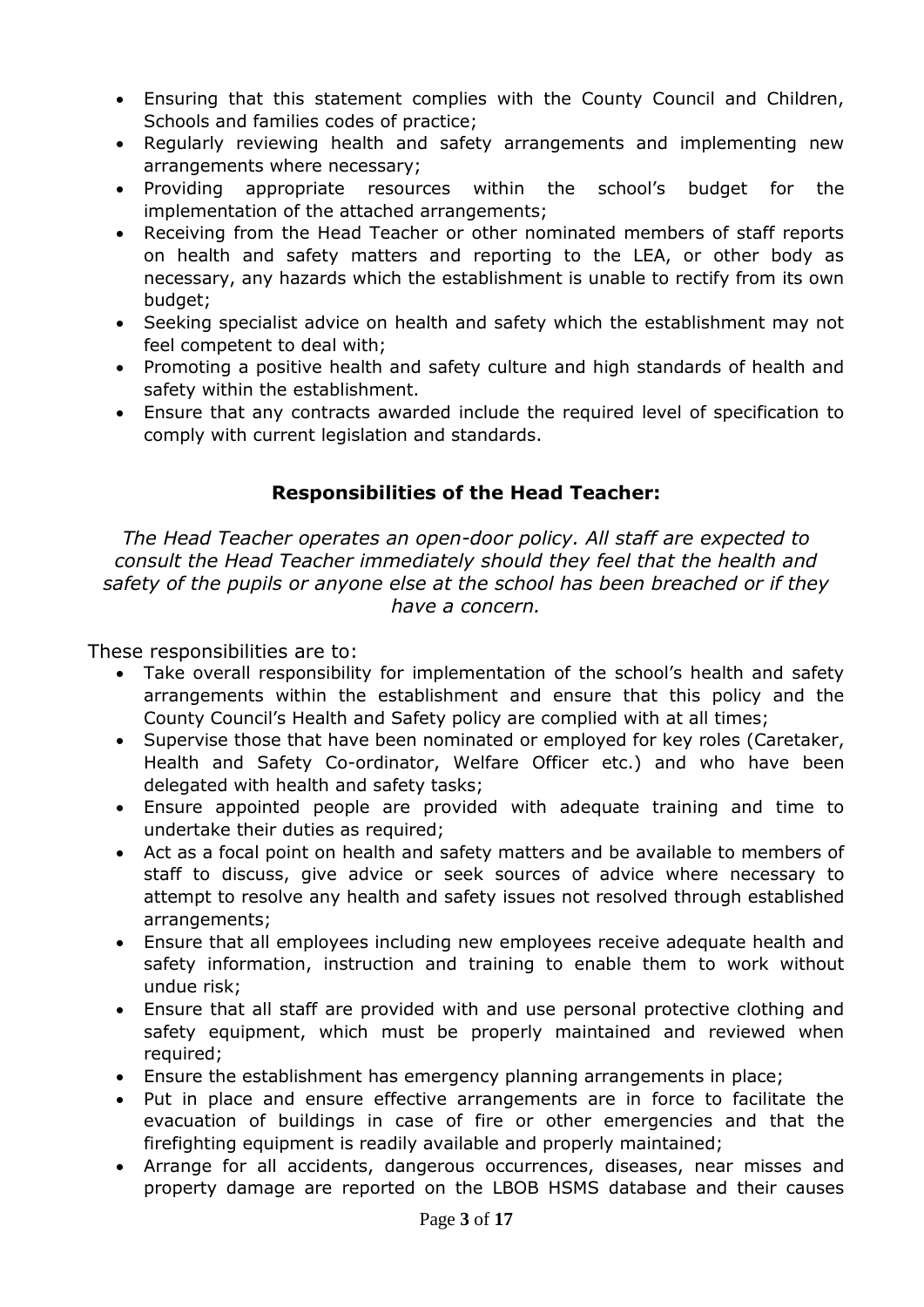investigated and that all reasonably practicable steps have been taken to prevent its re-occurrence;

- Ensure that adequate first aid provisions are made in accordance with the Health and Safety (First Aid) Regulations 1981;
- Report to the LBOB HSMS database any hazards which cannot be rectified within the establishment's budget or contact the SHaW team for advice;
- Ensure that the premises, machinery, plant and equipment are maintained in a serviceable condition or repaired by a competent person, in accordance with county council procedures;
- Ensure there is no misuse of the school's machinery, plant and equipment;
- Set up liaison meetings with people who share site facilities to ensure there is awareness, agreement and clarity in any joint health and safety requirements to ensure safety of the children, staff and premises and anyone affected by their operation within the site;

# **Responsibility of all Employees**

All employees of the establishment have responsibility to:

- Take reasonable care for the health safety and welfare of themselves, pupils and others whilst undertaking their work;
- Co-operate with their employer on all matters relating to health and safety;
- Be aware and familiar with the schools health and safety policy and other policies and any duty they impose on them as an employee;
- Report immediately to your line manager or health and safety concerns
- Ensure you wear and use personal protective equipment supplied where required
- Complete training required by management to meet their obligation to the health and safety at work etc 1974 Act and so far as is reasonably practicable protect you from injury.

## **Health and Safety Co-ordinator Role**

- So far as is reasonably practicable ensure the school and staff comply with this health and safety policy and other legislation that affects the safety of the children, staff, contractors and visitors to the site in relation to the schools activities;
- Provide reports to the Head Teacher in relation to health and safety issues and any changes that are needed to meet new legislation and to comply with Local Council Codes of Practice.
- Carry out and record findings of necessary risk assessments within the school, review and update as required;
- Weekly walk around to check fire equipment and general levels of safety;
- Arrange for and ensure maintenance is carried out on the premises, machinery, plant and equipment (scheduled or ad-hoc) and accurate records are held and up to date.
- Arrange training for staff to ensure they are competent to carry out the roles they are given and know how to keep themselves and others safe in the execution of their duties. Records of any training given to be accurate and up to date;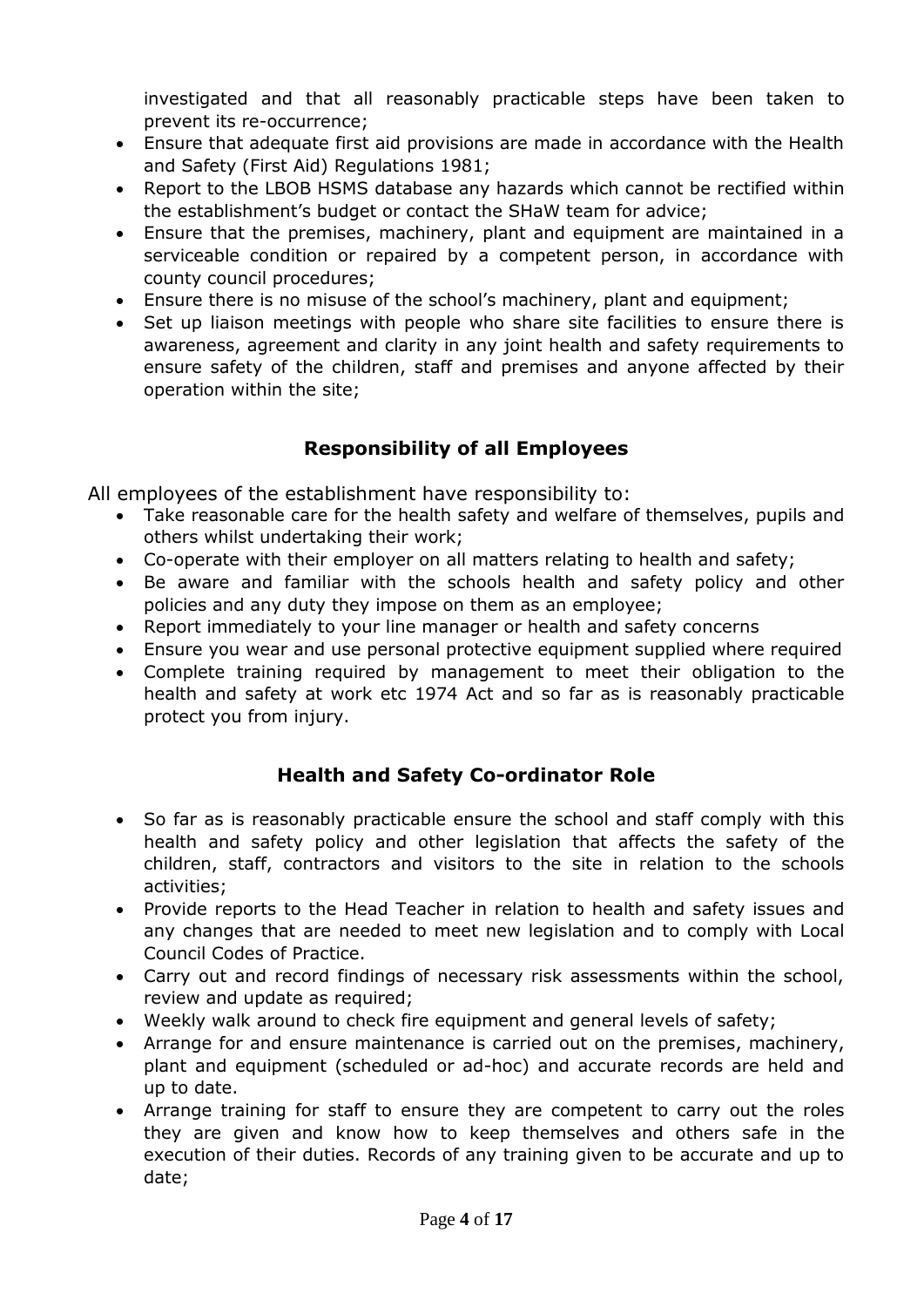- Assist in the annual health and safety audit and carry out remedial work or flag up to the Head Teacher any building or maintenance work that is required in order to ensure compliance with findings of the report.
- Maintain and update Health and safety display boards around the school;
- Support and be available to staff, listen to and where needed give advice and or try to address the issues they raise in relation to health and safety matters.
- Record any near misses within the school on approved Local Council Computer Programme (RIDDOR);
- Health and safety co-ordinator will carry out a termly Health and Safety Executive checklist for classrooms.
- Findings will be provided to the class teacher and where opportunities to improve are identified the teacher will be consulted on how they may best achieve the improvements.
- Copies of findings and agreed remedial actions will be filed in the Staff Room Health and Safety cupboard.

## **Welfare Officers Role**

- Attend and maintain the welfare suite by the reception, ensure it has sufficient supplies to cater for general injuries and medical needs of staff, children and visitors etc;
- Arrange First Aid training and maintain records for staff to ensure we comply with legislation and Local Council requirements;
- Maintain and safely store medication required by children within the school, ensuring required paperwork is completed by parents allowing administration of medicines provided.
- Maintain records of dosages administered to children in line with their needs;
- Ensure medication provided is in date and notify parents when medication needs to be replaced;
- Maintain and update care plans for any children requiring them;
- Ensure staff are made aware of any children who have allergies or special health needs by placing a profile in the staff room and attaching a photo and note to their class register.
- Enter any event that meets RIDDOR criteria in relation to injury or disease on the approved Local Council Computer Programme.
- Maintain supplies to First Aid boxes around the school and any packs to be used on school outings or trips.
- Give advice and support in relation to welfare matters and injuries when available and needed by other members of staff.

#### **Caretaker**

- Is responsible for checking the general condition of the premises and in particular the non-classroom areas and conducting maintenance as necessary to ensure the safety of people using the site;
- Record and report hazards that cannot be addressed as part of this role to the Head Teacher;
- Ensure the site is opened and closed daily and that fire exits are clear and there are no obvious signs of danger in or around the school building and grounds;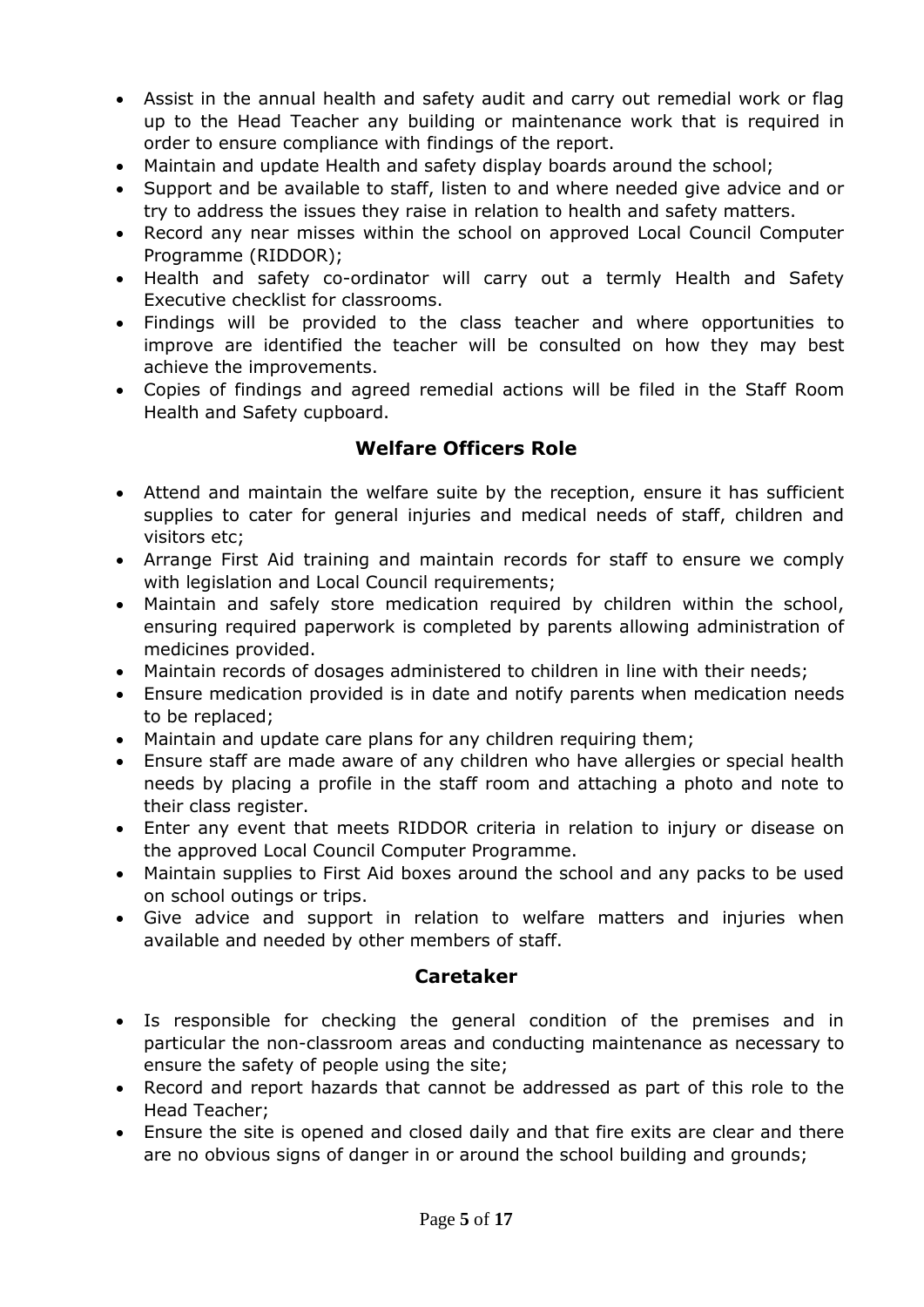- Check equipment in and around the school is fit for purpose, including but not limited to firefighting equipment, playground equipment and other general school resources;
- **Ensure the fire alarm is tested weekly;**
- Conduct termly evacuation drills in consultation with the Head Teacher
- Keep a record of all inspections and tests
- Responsible for cleaning staff and cleaning regime,
- Arrange ordering and then distribute necessary personal protective equipment for own use and to staff
- Regularly check that all cleaning equipment is in a good state, any damaged equipment should be withdrawn and replaced;
- Order via the office cleaning materials giving due diligence to COSHH regulations for handling, safe use and storage of materials bought;
- Provide health and safety co-ordinator with a list of all materials and substances purchased that are affected by COSHH and in use in the school;
- Assist as required by the Head Teacher within limits of contract;

## **Fire Marshall**

(Senior member of staff on duty will perform this role)

- Will act as focal point in an emergency evacuation;
- Identify cause of alarm and whether it is considered a false alarm or real, contact authorities as necessary;
- Receive confirmation from class teachers that all pupils are accounted for or who is missing and last known location;
- Receive confirmation from School Secretary that all staff, supply teachers and contractors are accounted for;
- Receive confirmation from Fire Wardens that their areas are clear of all persons and any information relating to the location and intensity of fire and any person seen that they could not reach;
- Liaise with fire brigade engine commander on arrival;
- Review operation, post event, to highlight what went well and areas that need looking at for improvement;

## **Fire Warden**

In the event of an emergency evacuation carry out the checks in the area designated to you as long as it is safe to do so, closing windows and doors as appropriate, note fire location if in your area and anybody you see but can't reach and notify Fire Marshall once you are out of the building and inform them of any part you were not able to check.

## **SCHOOL SECURITY**

- Systems are in place for the safe arrival and departure of children and adults;
- Our systems prevent unauthorised access to the school building during school hours via the school office;
- Our systems prevent children leaving the premises unnoticed.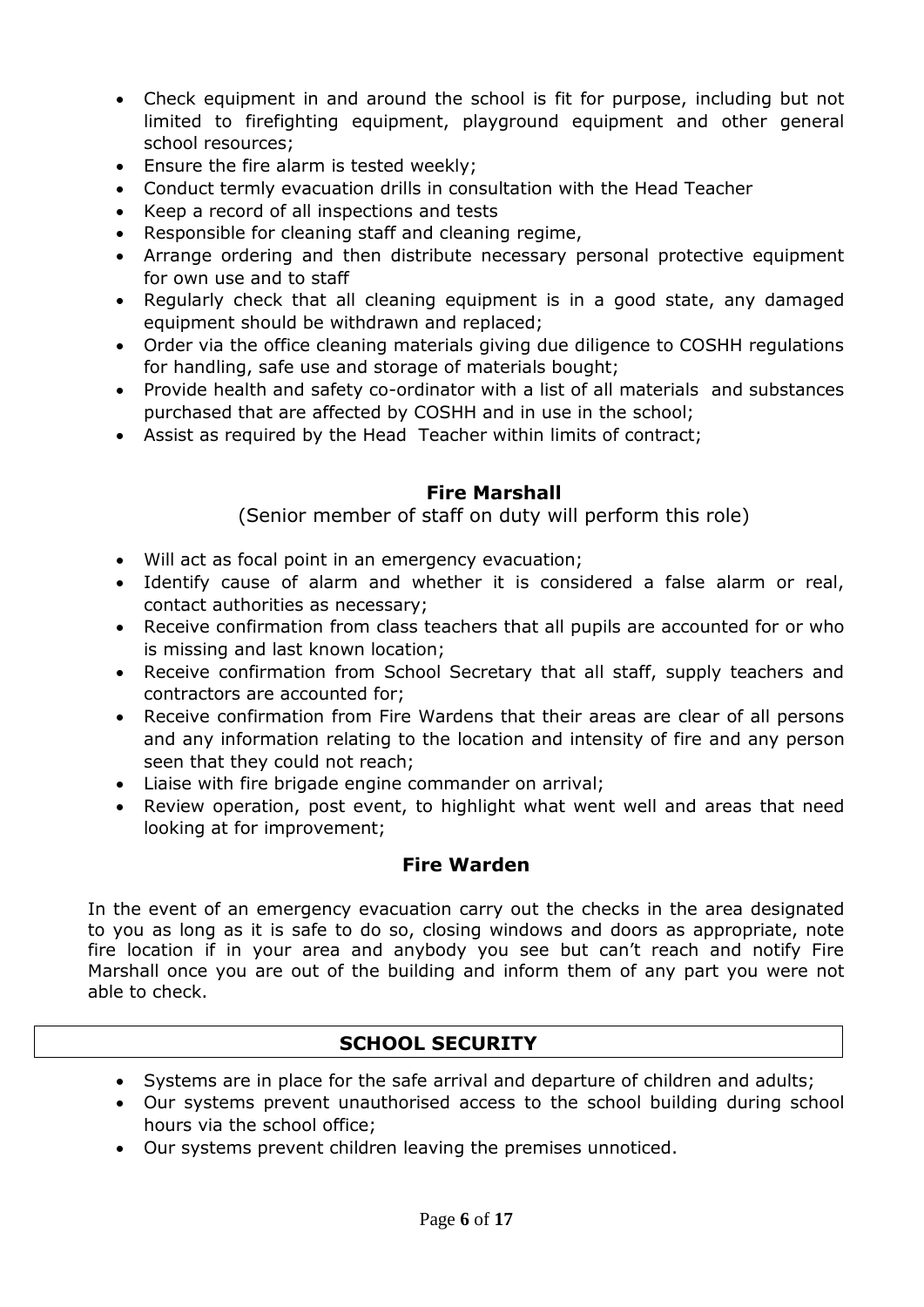# **FIRE EVACUATION AND OTHER EMERGENCY ARRANGEMENTS**

#### **In the event of an emergency evacuation of the school:**

- The alarm will sound:
- Members of staff currently teaching in class will evacuate pupils/ others to the designated assembly point;
- Office staff will summon the emergency services as necessary;
- Fire wardens will sweep the building to ensure everyone is safely out of the building;
- The safe evacuation of persons is an absolute priority. Staff may attempt to deal with small contained fires, if it is safe for them to do so without putting themselves at risk, using portable firefighting equipment;
- While evacuating premises staff should ensure that the premises and equipment are safeguarded as far as possible by closing doors and windows on the way out;

# **Fire Drills**

- **Fire drills will be undertaken termly, fire alarm tested weekly on a Monday morning**, a warning will be verbally given before the test. Records of tests will be kept in the Fire Log book;
- Inspection of the premises and grounds will be undertaken termly;
- Details of service isolation points (i.e. Gas, Water, Electricity) are located in the Critical Incident Plan
- Emergency procedures for incidents outside normal working hours are held by the Head Teacher;
- These procedures will be reviewed at least annually;
- Key holder details will be forwarded annually or when details change to the Children, Schools and families Health and safety team

# **FIRE PREVENTION AND TESTING OF EMERGENCY EQUIPMENT**

## **Testing of Emergency Equipment**

- Fire alarms are tested regularly and the fire-fighting equipment is tested annually.
- The school's contractor undertakes an annual maintenance service of all extinguishers in the school.
- The maintenance report is held in Health and Safety Cupboard in main office.
- These systems are serviced by a school contractor
- Test records are held in the main office.

## **Annual Fire Risk Assessment**

The school's annual fire risk assessment is carried out by Workforce, Fire and Security. The report is held in the Health and Safety Cupboard in main school office.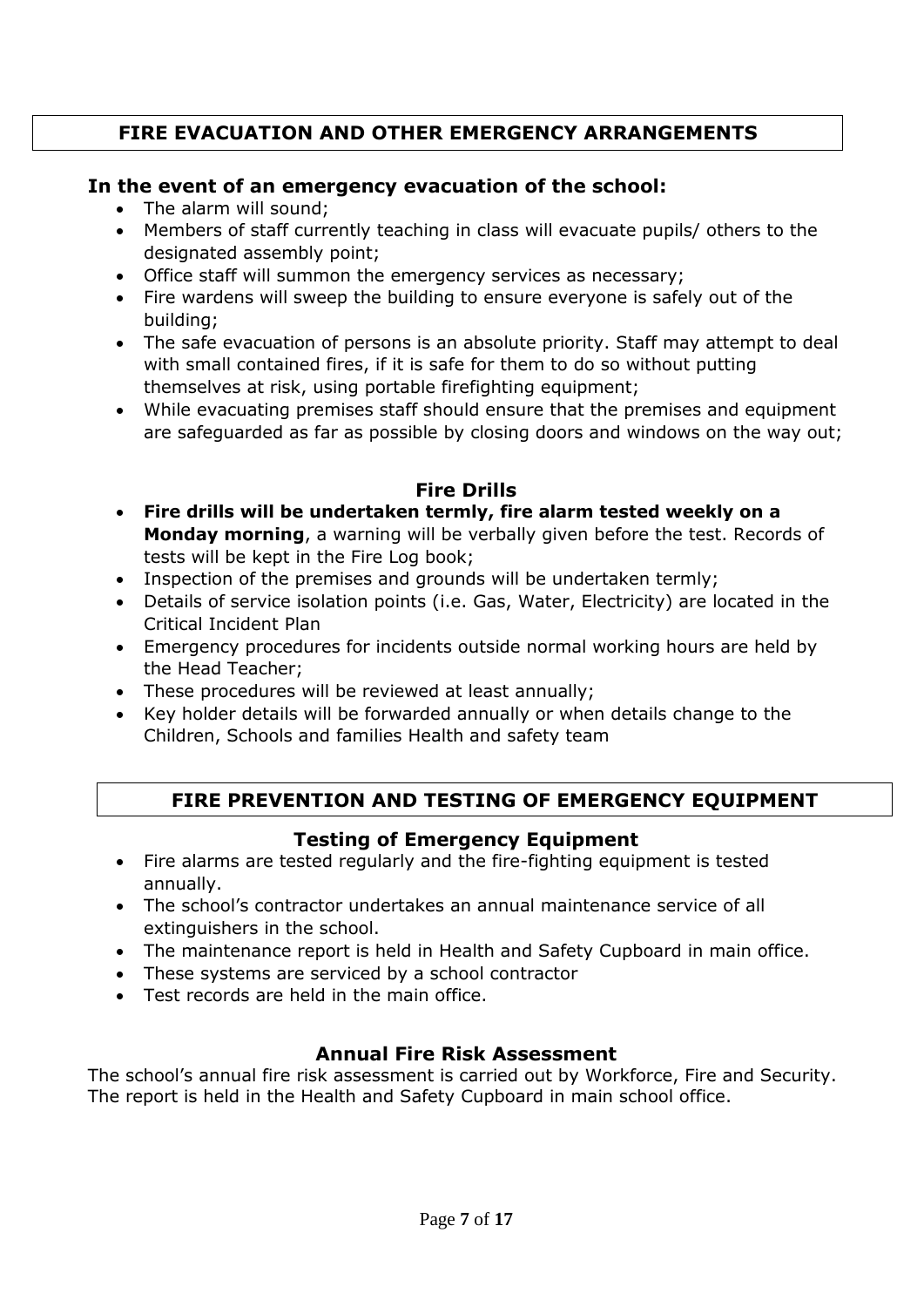# **FIRST AID AND MEDICATION**

The Medical Room is adjacent to the Main School Office and contains a bed and basic first aid equipment and is located at the front of the school.

Notices of Staff trained in First Aid can be found on or in Reception office notice board, in the welfare room, on the staff room notice board, as part of this policy and in the critical incident plan.

## **First Aid Equipment and Boxes**

- First Aid boxes are provided in all classrooms, the office and other areas of the school, which staff will be notified of;
- First Aid boxes are stocked regularly by the welfare officer, but additional supplies can be got from the welfare suite as necessary;
- Medicines are administered by the office staff and dosages are recorded;
- Reception and Key Stage 1 inhalers and Epi-Pens are held in the welfare room;
- Key stage 2 inhalers are held by the children or in the classroom cupboard. Ice packs can be located in the welfare suite fridge and the staff room fridgefreezer;
- The First Aid treatment books are located by the First Aid post in the staff corridor adjacent to the playground. There is also one in the welfare room. Classroom first aid boxes have notebooks to record any use within the class rooms;
- (RIDDOR) Injuries are recorded to a computer based system by the office team;
- Details of contact numbers of hospital accident and emergency departments, NHS 111 and other medical services along with children's parents contact details are held in the Reception office.
- **The schools policy is to only issue medication in exceptional circumstances and with written parental consent detailing medication and dosage, records kept of time and dosage and who administered are held in the medical room.**

#### **Children with Allergies or other Medical Conditions**

- The welfare officer prepares a care plan for each child with allergies or other medical condition and this is held in the welfare suite and in the box containing their medication. Where possible the medication is held in the classroom the child is in and a spare supply in the welfare suite (if provided). **All full-time staff are Epi-Pen trained so are able to administer medication if required.**
- Notices relating to children with special medical needs are attached to the register for the class they are in. Each class will also have a specific medical emergency triangle in their class that can be rushed to reception if there is an issue so that welfare can locate the correct medication to get to the class. Pictures of the children and a basic description of their condition are placed on a notice board in the staffroom so all staff are aware of which children have specific medical needs.
- In the event that an Epi-Pen needs to be used an ambulance would be called and the parent informed via the reception office.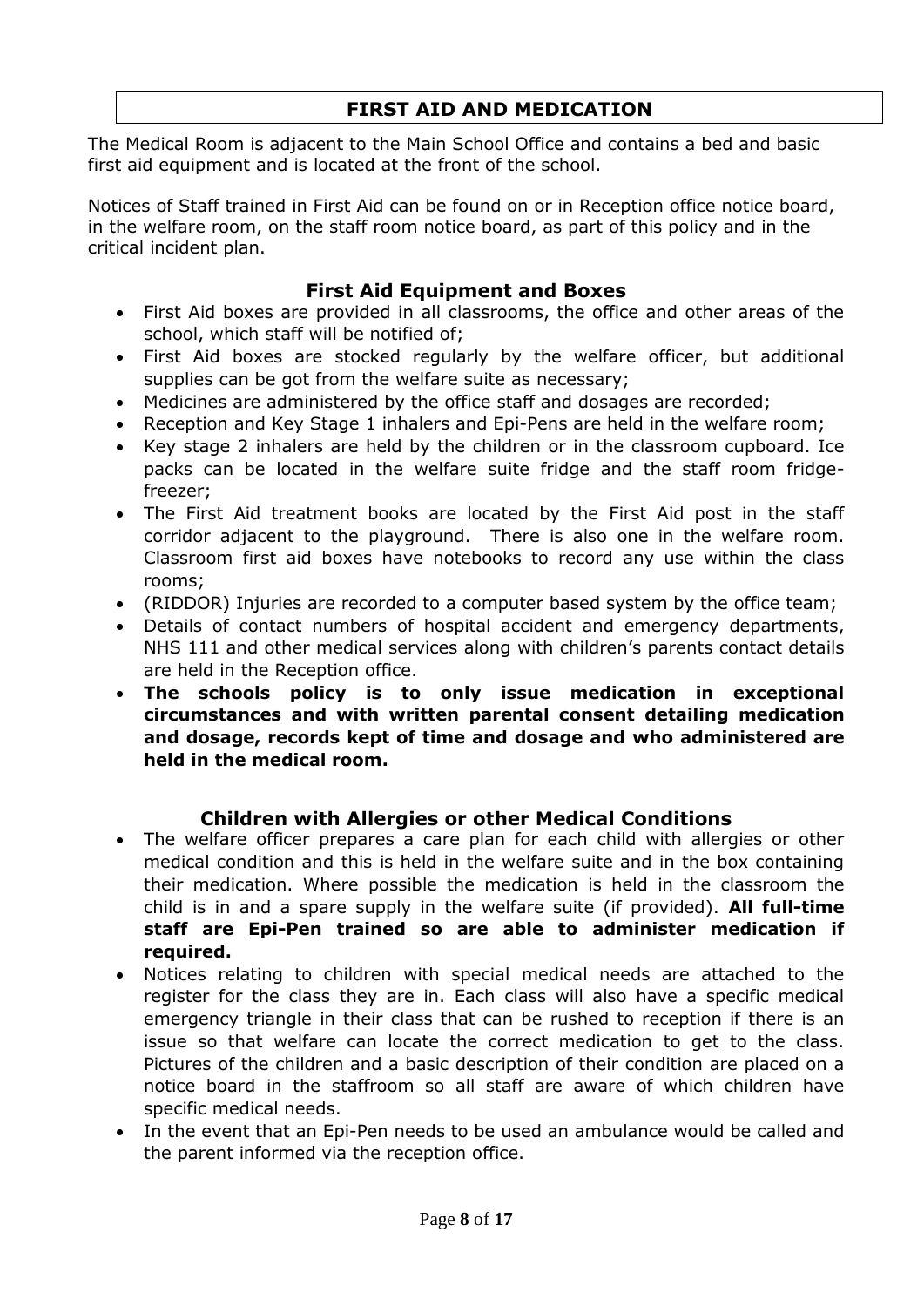# **Accident and Injury Procedures**

- If a person is unwell or suffers a minor injury they will be dealt with by a trained First Aider where the incident occurs and a record made in the accident book.
- Any child sustaining a head injury will have a letter sent home and their parents will also be notified by text message.
- More serious injuries will depend on their nature, either they will be dealt with where they occur if person cannot be moved or taken to the medical room. It will then be decided if the person should return to class, rest for a time in the medical room, go home or go to hospital for further treatment.
- If it is decided a child needs further treatment, dependant on the nature of the injury the parent will be called to collect the child or an ambulance will be called via the reception office. If an ambulance is to be called the parent will be contacted to notify them so they can either come to the school (if local and able) or meet their child at the hospitals A&E. If it is necessary a member of staff will accompany the injured party in the ambulance.

## **REPORTING PROCEDURES**

- Employees must report all accidents, incidents, dangerous occurrences, violent incidents, verbal abuse and near misses in accordance with RIDDOR and London Borough of Barnet Local Codes of Practice 5 Accident / incident Reporting and **Investigation**
- As a maintained school the responsibility for reporting a RIDDOR incident to the Health and Safety Executive lies with LBOB SHaW team. They should be contacted by phone as soon as possible after a RIDDOR incident has happened on **0208-359- 7955** and then the relevant VHSMS form completed.

#### **Employees**

- Accidents which result in death or a specified injury must be reported without delay:
- Specified Injuries:
	- o Fractures, other than to fingers, thumbs and toes;
	- o Amputations;
	- $\circ$  Any injury likely to lead to permanent loss of sight or reduction in sight;
	- o Any crush injury to the head or torso causing damage to the brain or internal organs;
	- o Serious burns (including scalding) which cover:
		- Cover more than 10% of the body; or
		- Cause significant damage to the eyes, respiratory system or other vital organs;
	- o Any scalping requiring hospital treatment;
	- o Any loss of consciousness caused by head injury or asphyxia;
	- o Any injury arising from working in an enclosed space which:
		- Leads to hypothermia or heat-induced illness; or
		- Requires resuscitation or admittance to hospital for more than 24 hours.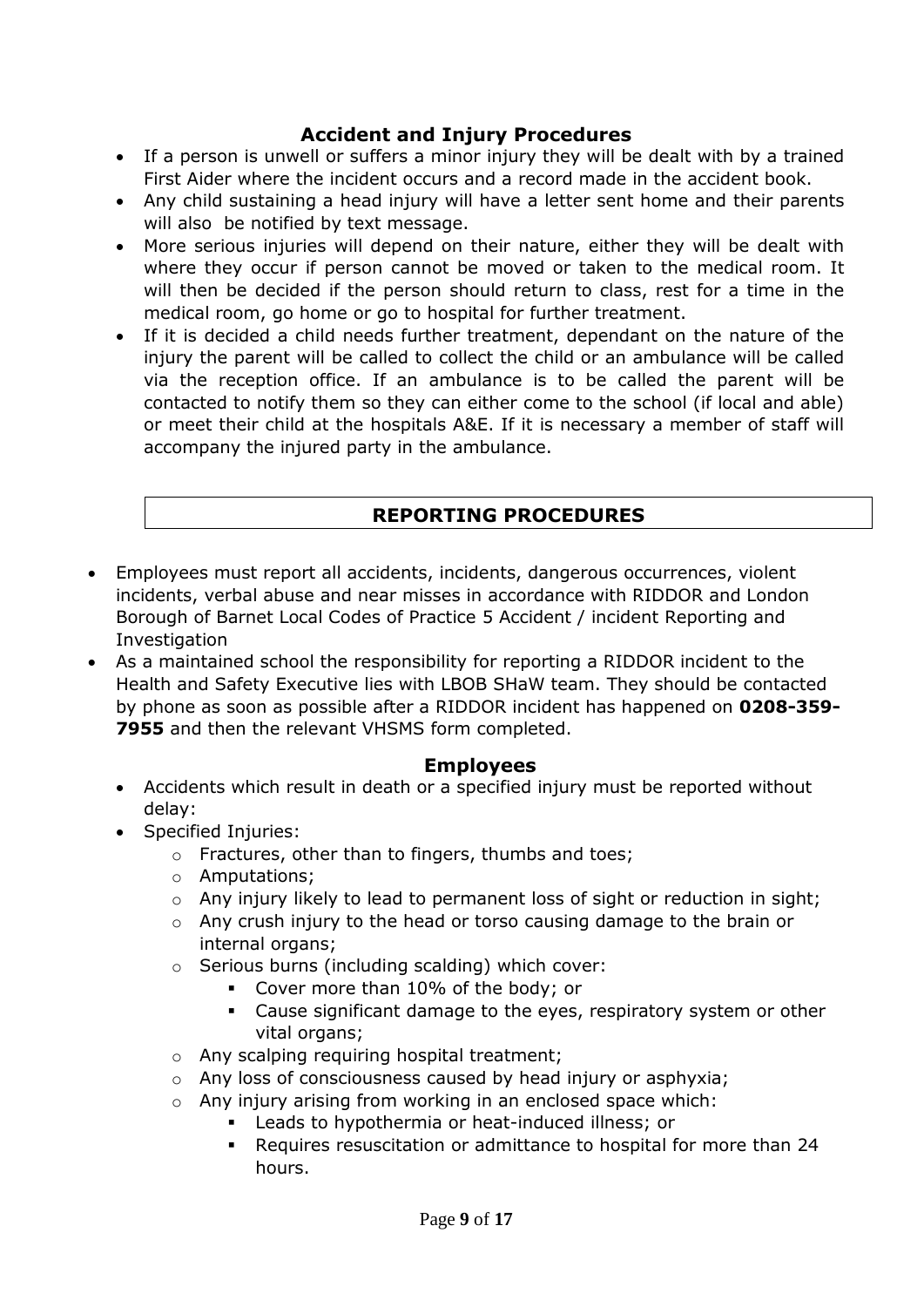Accidents which prevent the injured person from continuing their normal work for more than seven days (not counting the day of the accident, but including weekends and other rest days) must be reported within 15 days of the accident.

## **Physical Violence**

Some acts of non-consensual physical violence to a person at work, which result in death or specified injury or a person being incapacitated for over 7 days are reportable.

## **Occupational Diseases**

Employers must report occupational diseases when they receive a written diagnosis from a doctor in relation to an employee.

- Carpal tunnel syndrome;
- Severe cramp of the hand or forearm;
- Occupational dermatitis, e.g. from work involving strong acids or alkalis, including domestic bleach;
- Hand-arm vibration syndrome:
- Occupational asthma, e.g. from wood dust and soldering from using rosin flux;
- Tendonitis or tenosynovitis of hand or forearm;
- Occupational cancer;
- Any disease attributed to an occupational exposure to a biological agent.

## **Pupils and Visitors**

Only reportable to RIDDOR if the accident results in:

- The death of the person, and arose out of or in connection with a work activity; or
- An injury that arose out of or in connection with a work activity and the person is taken directly from the scene of the accident to hospital for treatment (examinations and diagnostic tests do not constitute treatment).

#### **Sports Activities**

Reportable if it was caused by the condition, design or maintenance of the premises or equipment or inadequate supervision of an activity i.e:

- Pupil slips and fractures his arm because of a freshly polished sports hall floor;
- Inadequate supervision to prevent an incident, or failings in the organisation and management of an event.

#### **Playground**

- The condition of the premises or equipment was poor, e.g. badly maintained play equipment; or
- The school had not provided adequate supervision, e.g. where a particular risk was identified, but no action was taken to provide suitable supervision.

## **Other Possible Incidents**

- Physical violence between pupils is not reportable to RIDDOR.
- Road and Traffic incidents and accidents are reportable to police, not RIDDOR.
- Overseas trips are not reportable as RIDDOR only applies in Great Britain.

## **Contact Barnet**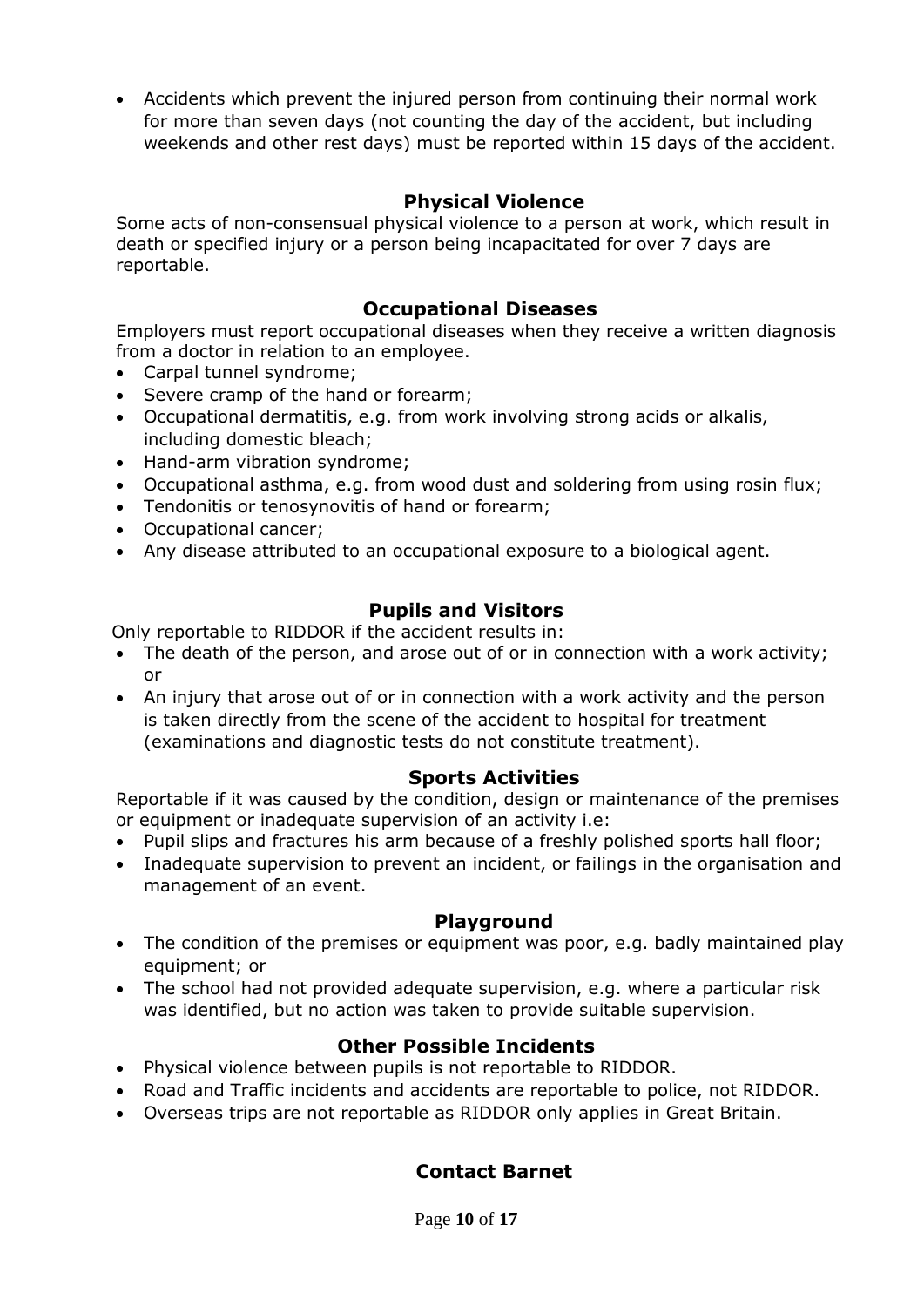London Borough of Barnet, Working with Children has developed The Virtual Health and Safety Management System (VHSMS)

To report an incident that has occurred in school and/or affected an employee, pupil or visitor you need to complete the forms at: [https://barnet.info](https://barnet.info-exchange.com/Schoolincident)[exchange.com/Schoolincident](https://barnet.info-exchange.com/Schoolincident)

#### **Dangerous Occurrences**

These are specified near-miss events which are only reportable if listed under RIDDOR. Reportable dangerous occurrences in schools typically include:

- The collapse or failure of a wall or fence;
- The accidental release or escape of a biological agent likely to cause severe human illness;
- The accidental release or escape of any substance that may cause a serious injury or damage to health;
- An electrical short circuit or overload causing a fire or explosion.
- **To report a hazard complete the forms at:** [https://barnet.info](https://barnet.info-exchamge.com/hazard)[exchamge.com/hazard](https://barnet.info-exchamge.com/hazard)
- For advice and help if you are unsure you can contact the Safety, Health and Wellbeing team (SHaW) on 0208-359-7955 or [Shaw@barnet.gov](mailto:Shaw@barnet.gov)

# **HEALTH AND SAFETY TRAINING FOR STAFF**

The Head Teacher or other senior members of staff are responsible for identifying the health and safety training needs of the staff. This would include the following areas as a guide:

- Induction procedures
- Emergency evacuation e.g. fire drills and routines, etc
- Use of emergency firefighting equipment periodic external company
- First Aid
- Accident, incident reporting
- Safety Inspections
- Good housekeeping including defect reporting
- Manual lifting and handling procedures
- Safe use of work equipment
- Personal Safety and security
- Handling of chemicals, safe system of working etc
- Offsite visits and journeys and working off site with pupils/students/ young people etc
- Use of Personal Protective Equipment

Computer based training is available and staff may be required to complete modules as part of their professional development review and training. In addition staff may be required to attend other specialist Health and Safety training.

First Aid training is arranged and scheduled by the Welfare Officer to meet the national guidelines.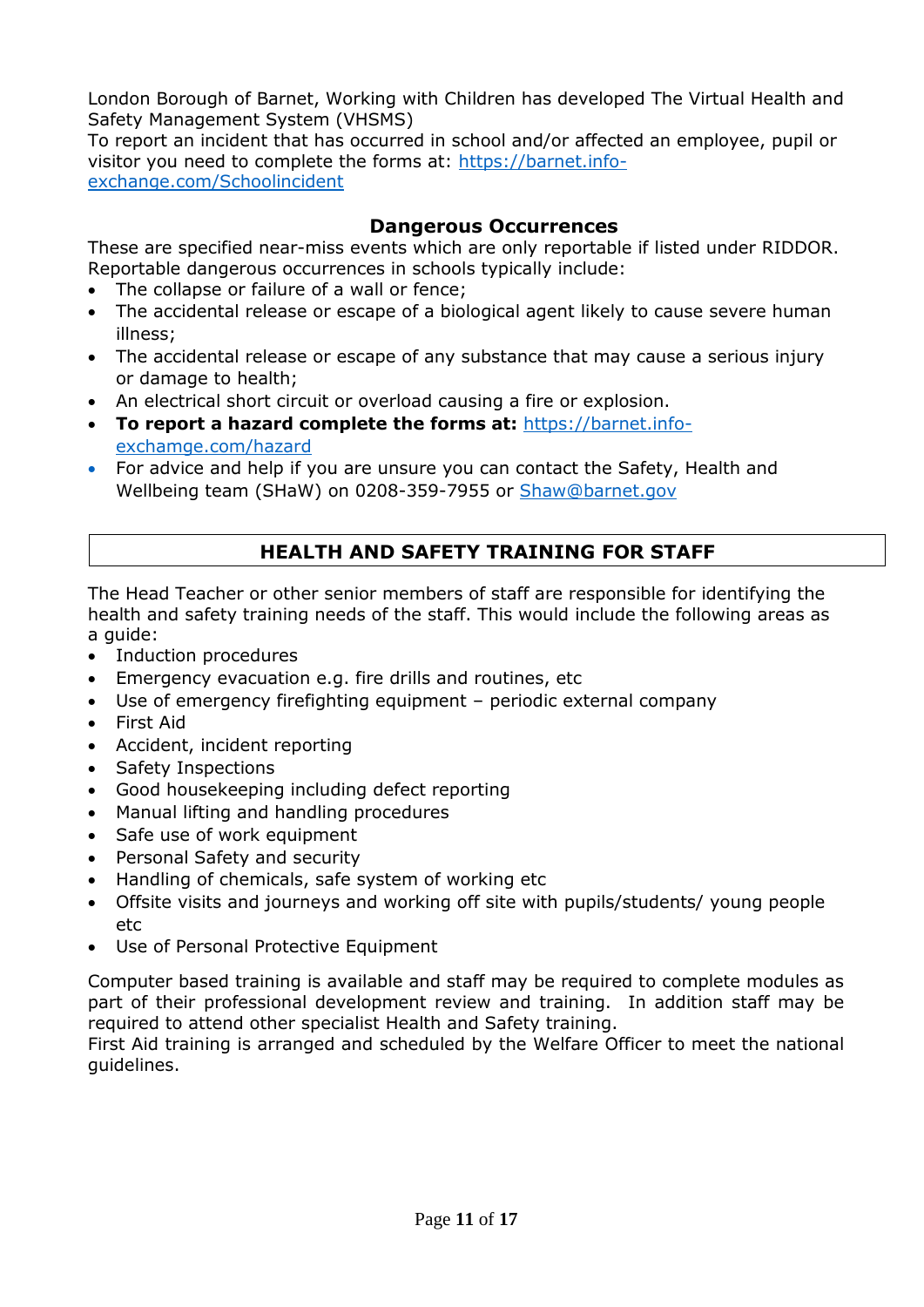# **SELECTING AND MANAGING CONTRACTORS**

- The School has a list of regular contractors.
- Contracted work will take place when there are no pupils on site whenever possible. If working on the premises when the children are present is unavoidable, then all care must be taken for the pupils' safety and adjustments will be made to the daily routine to keep them away from the place of work. These contractors will also be checked by List 99.
- Whilst the contractor is working in the School, the Head Teacher together with the Care Taker and Health and Safety Co-ordinator will ensure that s/he is carrying out all operations with sufficient regard to Health and Safety and Safeguarding. In particular: Storage and disposal of paints and chemicals , use of ladders , limitation of noise , care of electrical and other installations, disposal of builders waste and maintaining the security of the building.

#### **MAINTANANCE OF EQUIPMENT**

Equipment is checked and maintained as part of a rolling programme and schedule. Suitable contractors have been selected to carry out maintenance of equipment.

## **CONTROL OF SUBSTANCES HAZARDOUS TO HEALTH**

Control of substances hazardous to health is essential to ensure staff and pupils remain safe and do not suffer injury or suffer any deterioration in their health or wellbeing. The following will be carried out:

- Ensure the safe use of all substances and work processes that are hazardous to health, as per the manufacturer's guidelines;
- Hold copies of the companies Material Data Safety Sheets for all products being used;
- All products should be stored safely in locked cupboards or out of reach of children;
- Review assessment if there are significant changes in materials or personnel.

#### **MANAGEMENT OF ASBESTOS**

A report by Environmental Evaluation Ltd has certified that asbestos is not present within the school.

#### **ON SITE VEHICLE MOVEMENTS**

- The car park is for staff use and gates are only opened to allow access as and when required.
- The playground is separated from the car park by a gate. As and when access is required into the playground, specific areas are cordoned off and the care taker is responsible for vehicle movements thereafter.
- Contracted gardeners have permission to use lawn mowers on the school pitch, at which times the entry gates to the pitch are closed to pupils and teachers.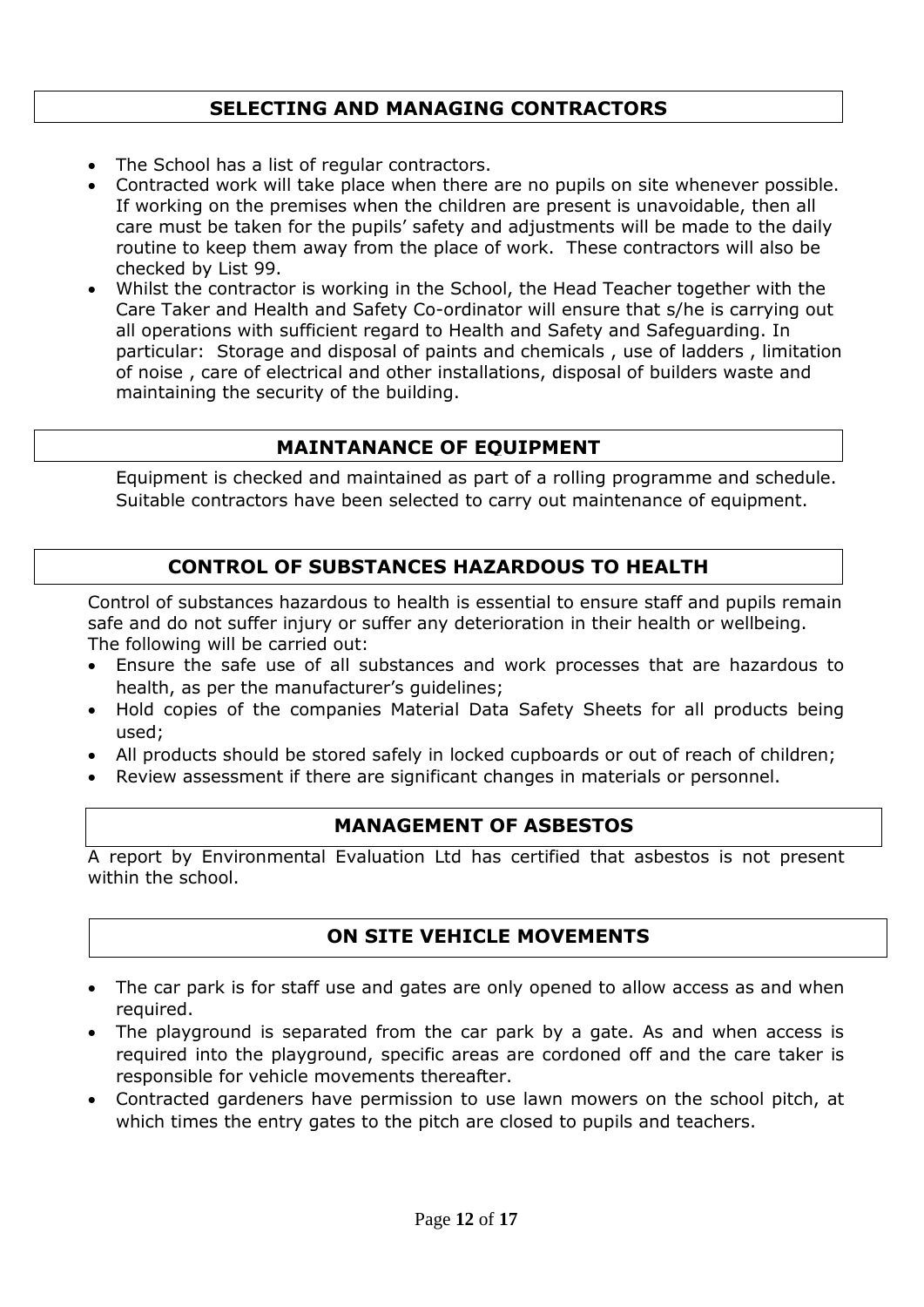## **MANUAL HANDLING OF LOADS**

- Manual handling of loads includes lifting, lowering, pushing, pulling or carrying of a load by hand or by bodily force. It is one of the most common causes of injuries at work and can lead to musculoskeletal disorders which account for over a third of workplace injuries:
- Staff are periodically reminded of safe manual handling procedures during staff meetings, as and when appropriate;
- An item doesn't have to be heavy to cause an injury, it can be due to bad posture, restricted movement or a pre-existing injury or illness;
- Staff who may be at greater risk of injury will be identified or should make their needs known to management;
- Staff have a duty of care for themselves and others, no-one should try to lift anything beyond their capability and should always seek help if needed and a mechanical means where possible.

## **SLIPS AND TRIPS**

- Accidents relating to slips and trips are recorded in the accident file and dealt with by first aiders.
- The cause of the slip or trip is investigated immediately, cornered off and the appropriate member of staff notified so that repairs can be organised. This is then recorded by the Health and Safety Co-Ordinator.

#### **RISK ASSESSMENTS**

- Risk assessments are carried out periodically by the Health and Safety Co-Ordinator and copies of the assessments are stored in the Health and Safety cupboard;
- Class teachers are required to complete detailed risk assessments prior to class trips or outings, details of which are held on file.

## **OCCUPATIONAL HEALTH SERVICES AND WORK RELATED STRESS**

In order to minimise the risk of work related stress, the Head Teacher will:

- Foster a supportive work environment.
- Pay attention to any indication of changes in performance or behaviour in staff.
- Should a member of staff be absent through ill health or injury, the Head Teacher should keep in touch with them and be supportive on any return to work process.
- Encourage sympathetic alertness to staff who develop signs of not coping.
- Make reasonable adjustments to their working environment or work load for a
- member of staff who develops signs of not coping in order to minimalize stress. Should these steps not alleviate the situation, the following should be considered:
- Recommend staff seek advice from their own G.P.
- Refer staff to a suitable Occupational Health Service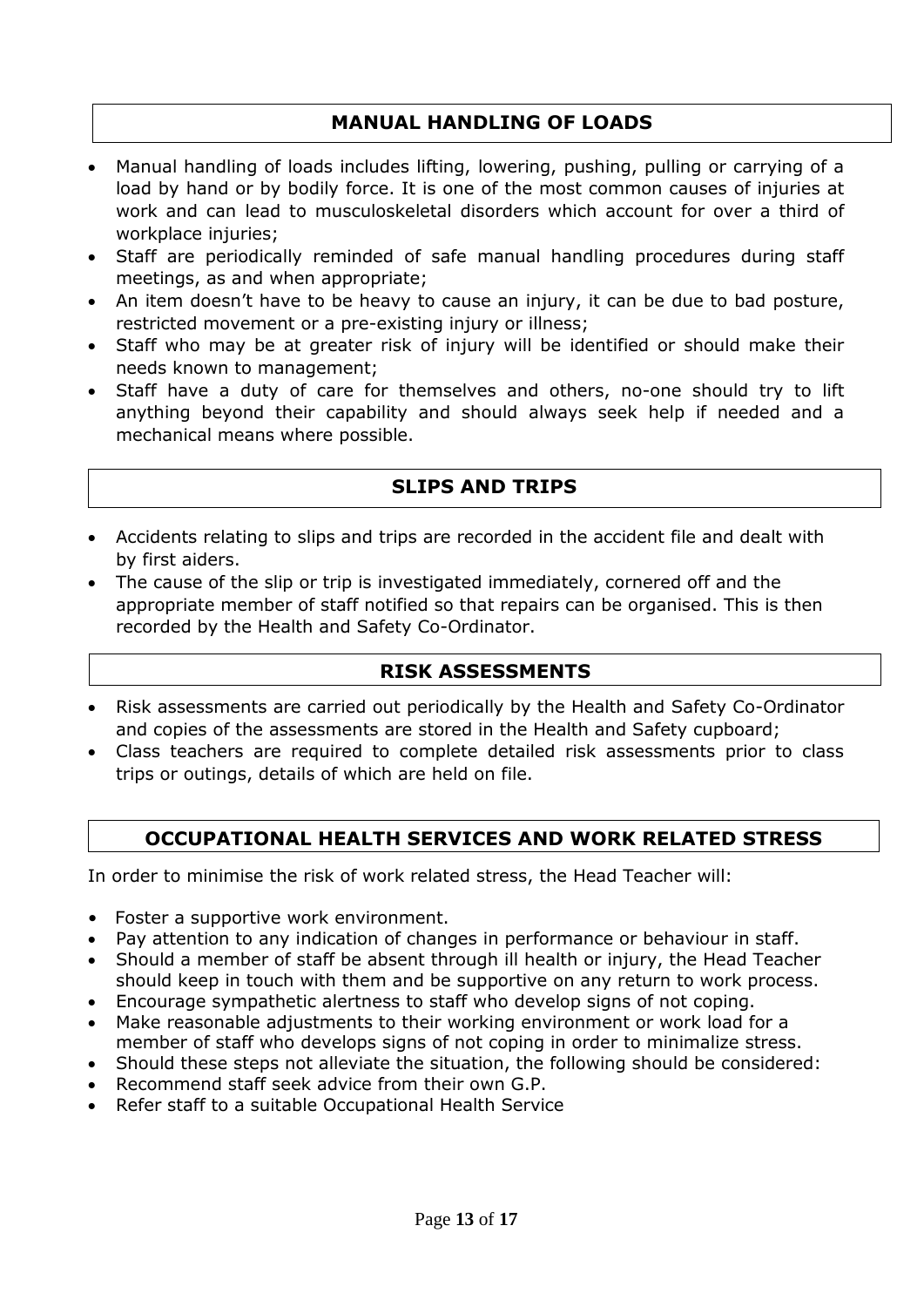## **VIOLENCE AGAINST STAFF**

Violence, threatening behaviour and abuse against staff or any other members of the school community will not be tolerated.

## **Abuse, violence or threatening behaviour towards staff by pupils**

 The behaviour of pupils and relevant sanctions are covered in the school's Behaviour Policy.

#### **Abuse, violence or threatening behaviour towards staff by parents or other adults**

- Abusive, violent or threatening behaviour, including abusive language will not be tolerated at St. Vincent's and has no place at this school. In such cases, the school reserves the right to invoke the following legislations although this is not an exhaustive list: Section 547 of the Education Act 1996, Section 222 Local Government Act 1972, Anti -Social Behaviour under the Crime and Disorder Act 1998 and Public Order Act 1986.
- In the event of such behaviour towards staff, a senior member of staff may be called to either defuse the situation and/or ask the offending adult to leave the premises.
- These incidents will be recorded using the Violence, Abuse or Threatening Behaviour towards Staff at St. Vincent's Incident Report Form and forwarded to the Head Teacher immediately with any additional witness reports.
- The Local Education Authority may be contacted once the incident report has been completed and the school will take appropriate action as per the advice of the LEA.
- Violence to staff and criminal damage will be reported to the police and offenders may be prosecuted.
- Mediation and conflict resolution will be the school's initial response after an incident that has not needed legal or police assistance. The school is able to offer resolution meetings and agree Acceptable Behaviour Contracts with offending parents which require the agreement of the person to an acceptable level of behaviour.
- However, repeat offenders who are parents will be referred to the LEA and these cases will be taken seriously by the Governing Body also. The Head Teacher may choose to ask the LEA to send the offenders a letter that refuses them entry to the premises. Please note: A Head Teacher has the right to decide who can come onto the school premises. For parents who have children attending the school, this will include an agreement to drop their child off at the first gate to a staff member at an agreed time each day and pick-up at the same place each day after school without entering the school premises.

# **OUTINGS AND EDUCATIONAL VISITS**

- The school aims to enhance the curriculum by planning visits that link to pupils' learning and development, whatever their age and stage.
- Three types of visits are planned throughout the school:
	- 1. Routine local visits in the 'Extended learning locality': (Mill Hill Park, Sacred Heart Church and Garden Centre.)
	- 2. Day visits within the UK that do not involve an adventurous activity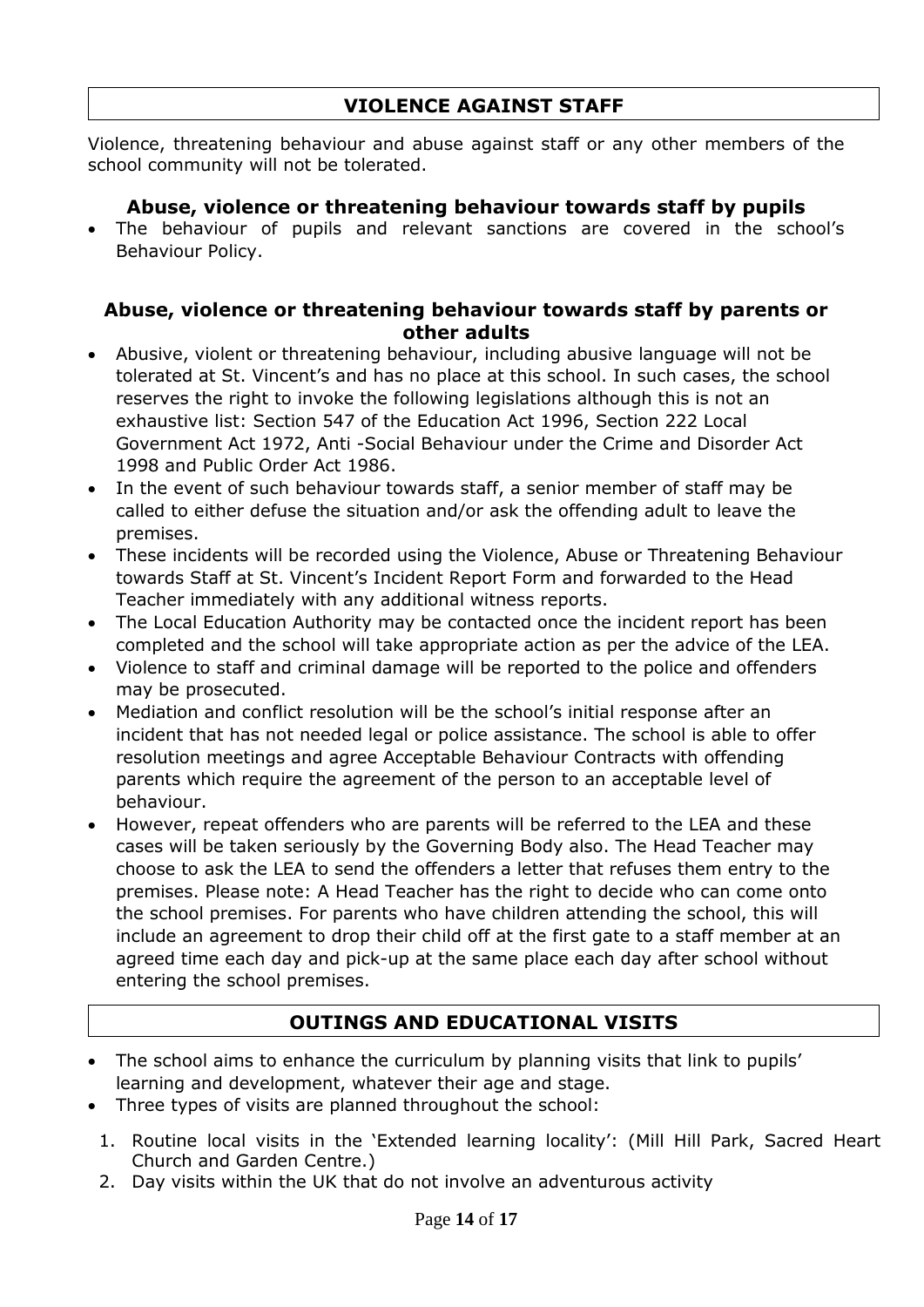- 3. Visit that are overseas, and/or residential, and/or involve an adventurous activity
- The school uses EVOLVE; a web-based planning, notification, approval, monitoring and communication system for off-site activities to risk assess and record outings, with the exception of visits to the 'extended learning locality.'
- Teachers must also complete a St Vincent's Educational Visits Checklist form as part of the risk assessment process for visits and off-site activities, as recommended by the L.A.
- The Head Teacher has responsibility for authorising all visits, and for submitting all overseas, residential or adventurous activity visits to the LA for approval, via EVOLVE.
- Individual governors may request 'read-only' access to EVOLVE.
- The Local Authority is responsible for the final approval (via EVOLVE) of all visits that are either overseas, residential, and/or involve an adventurous activity.
- The Educational Visits Coordinator (EVC) is Elaine Regan who is the first point of contact for advice on visit related matters, and will check final visit plans on EVOLVE before submitting them to the Head.
- The school obtains blanket consent at the start of each year for activities that fall within the 'Extended learning locality.'
- Specific, (ie. one-off), parental consent must be obtained for all other visits. For these visits, sufficient information must be made available to parents (via EVOLVE, letters, meetings, etc), so that consent is given on a 'fully informed' basis.
- When journeys to local venues are required for small numbers of pupils for example sporting fixtures, the school will hire the use of a mini bus. At St Vincent's we have 3 staff members who are trained in driving the mini bus. All pre- use checks on the vehicles are carried out by the service provider.
- Where a private (staff or parent) car is to be used to transport young people then this must be approved by the Head Teacher, and a Private Car Form must be completed and retained by the establishment. For guidance.
- A First-Aider must be present on each trip and an appropriate first aid kit should be carried. For EYFS outings, there must always be at least one member of staff present who holds a current Paedeatric First Aid Certificate.
- At least one mobile phone is taken on an outing and the school office will have the number.
- Swimming Lessons: Pupils in Key Stage 2 attend Frith Manor Swimming Pool. The travel to and from the venue by coach with a minimum of 2 members of staff. When at the pool there are separate changing facilities for boys and girls which are supervised by members of school or pool staff of the same gender. The pool staff have their own risk assessments and first aid trained members of staff on duty at all times. Children who have SEN or disabilities are included on event specific risk assessment (ESRA) form.

## **Emergency Procedure during Outings**

The school's emergency response to an incident is based on the following key factors:

- There is always a nominated emergency base contact for any visit (during school hours this is the office and/ or a senior member of staff).
- For all outings, the visit leadership team will be aware of any relevant medical information for all participants, including staff.
- The visit leader/s and the base contact/s know to request support from the local authority in the event that an incident overwhelms the establishment's emergency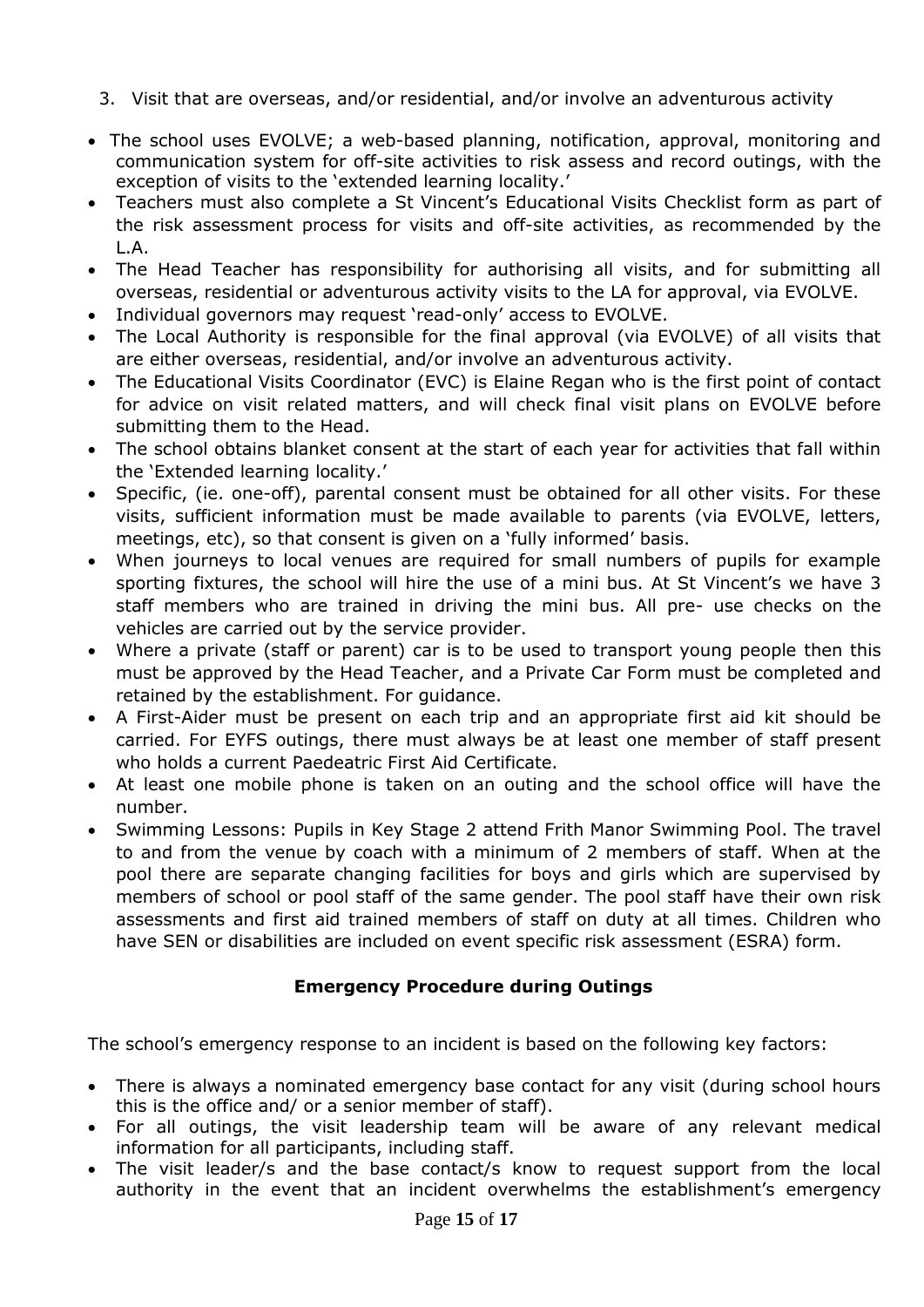response capability, involves serious injury or fatality, or where it is likely to attract media attention.

- For visits that take place outside the 'extended learning locality', the visit leader will carry either:
- An LA Emergency 'Card' (see EVOLVE Resources), or
- An OEAP National Guidance Emergency action card
- This Emergency Procedure is tested through both desk top exercises and periodic scenario calls from visit leaders.

#### **MISSING CHILD**

#### **Missing Child during School Day**

- Should a child go missing on the school grounds, the Head Teacher must immediately be alerted and together with the teacher/s will carry out a thorough search of the building, playground and surrounding school grounds.
- The register is checked to make sure no other child has gone astray.
- Doors and gates are checked to see if there has been a breach of security whereby a child could wander out.
- The Head Teacher talks to the staff to establish what happened.
- If the child is not found the missing child is reported to the police and the parent is contacted.

#### **Missing Child at Home Time**

- Should a child go missing during home time, the Head Teacher must immediately be alerted and together with the teacher/s will carry out a thorough search of the premises.
- The parent/carer should be contacted to establish if the child might have gone home with another child.
- If child's whereabouts have not been discovered, ask parent to go home to check that child has not arrived by this time. Ask them to telephone school on arrival home to explain the situation. While parent is going home, staff should continue to try other contacts where child might be, friends etc.
- If child turns up at school, parent should be contacted immediately and asked to collect child.
- In the unusual event that there does not appear to be a valid reason why the child cannot be located, this should be within **15 to 30 minutes**, ring the police on 020 8200 1212, explain what has happened and follow their advice. You will need the child's name, date of birth, address, phone number and be able to describe the child e.g. what he/she was wearing that day.

## **Child Leaving the School Premises without Permission**

- If a child leaves the school premises without permission, inform the Head Teacher or Deputy immediately. The parents/carers will be called.
- If possible a member of staff should follow the child to save him/her from harm. If trail is lost, drive expected routes. Follow procedure as for missing child.